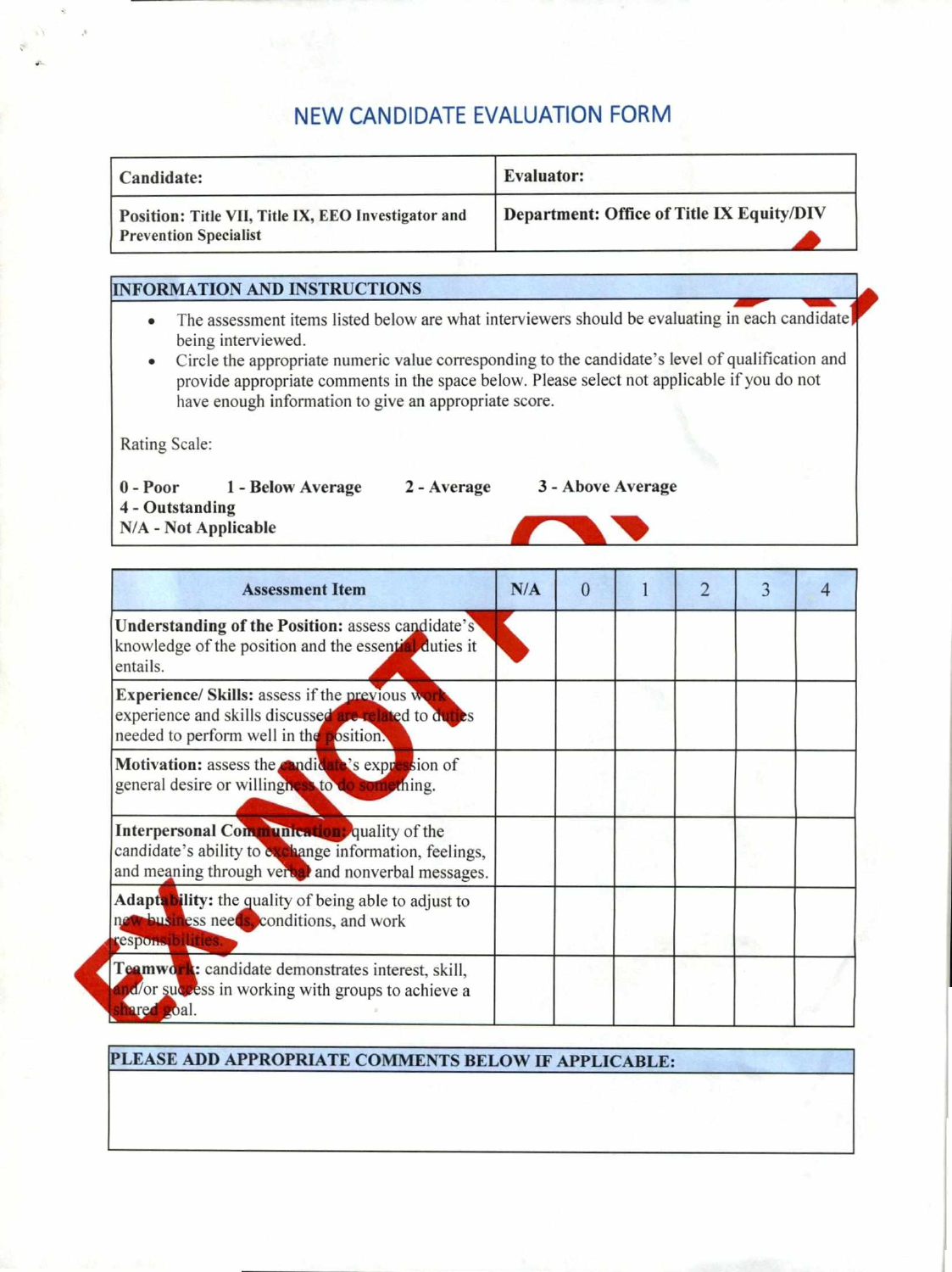## **Search Committee Phone Interview Questions: Title VII, Title IX, EEO Investigator and Prevention Specialis**

1. Why are you interested in this position and how does your experience and education align with t requirements? *(Understanding of Position, Experience/Skills)* 

| <b>Assessment Item</b>                                                                                                 | N/A |  |  |  |
|------------------------------------------------------------------------------------------------------------------------|-----|--|--|--|
| Understanding of the Position: assess candidate's<br>knowledge of the position and the essential duties it<br>entails. |     |  |  |  |

2. What programming would you develop and implement in training the campus on Title IX, Affirmative Action, accommodative services and diversity? *(Understanding of Position, Experience/Skills)* 

| <b>Assessment Item</b>                                                                                                                                                  | N/A |  |  |  |
|-------------------------------------------------------------------------------------------------------------------------------------------------------------------------|-----|--|--|--|
| <b>Experience/ Skills:</b> assess if the previous<br><b>work</b><br>experience and skills discussed are related<br>to duties<br>needed to perform well in the position. |     |  |  |  |

3. Please discuss how you would educate the campus community about compliance and diversity issues, particularly distinguishing between sex discrimination, sexual harassment and sexual assault complaints. How would this training differ between audiences, i.e., students vs. staff and faculty? *(Motivation)* 

| <b>Assessment Item</b>                                                                             | N/A |  |  |  |
|----------------------------------------------------------------------------------------------------|-----|--|--|--|
| Motivation: assess the candidate's expression of<br>general desire or willingness to do something. |     |  |  |  |

4. Describe a situation in which you did all the right things and were still unsuccessful. What did you learn from this experience? *(Adaptability)* 

| <b>Assessment Item</b>                                                                                                | N/A |  |  |  |
|-----------------------------------------------------------------------------------------------------------------------|-----|--|--|--|
| Adaptability: the quality of being able to adjust to<br>new business needs, conditions, and work<br>responsibilities. |     |  |  |  |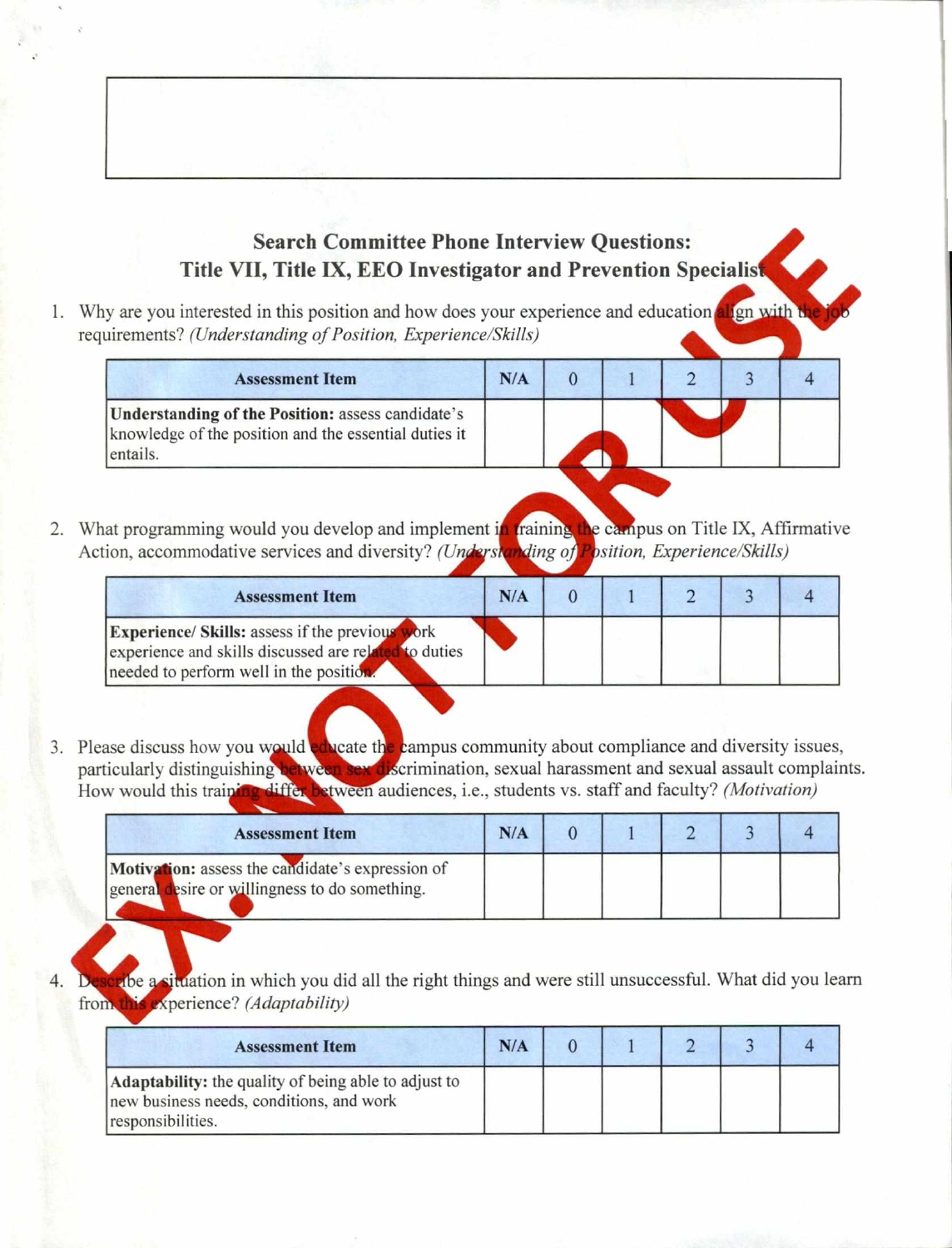5. Please describe your communication and outreach style when addressing confidential and/or sensitive topics with members of an audience. *(Interpersonal Communication)* 

| <b>Assessment Item</b>                                                                                                                                      | N/A |  |  |  |
|-------------------------------------------------------------------------------------------------------------------------------------------------------------|-----|--|--|--|
| Interpersonal Communication: quality of the<br>candidate's ability to exchange information, feelings,<br>and meaning through verbal and nonverbal messages. |     |  |  |  |

6. What professional accomplishments are you most proud of and why? (Experience/Skills)

| candidate s ability to exchange information, feelings,<br>and meaning through verbal and nonverbal messages.                                               |     |                                 |                          |  |
|------------------------------------------------------------------------------------------------------------------------------------------------------------|-----|---------------------------------|--------------------------|--|
| at professional accomplishments are you most proud of and w<br><b>Assessment Item</b>                                                                      | N/A | $\sqrt{2}$ $\theta$<br>$\Omega$ | <i>perience/Skills</i> ) |  |
| <b>Experience/ Skills:</b> assess if the previous work<br>experience and skills discussed are related to duties<br>needed to perform well in the position. |     |                                 |                          |  |

7. How do you ensure leaders in the organization see the Office of Title IX and Diversity as a strategic partner? *(Teamwork)* 

| <b>Assessment Item</b>                                                                                                  | N/A |  |  |  |
|-------------------------------------------------------------------------------------------------------------------------|-----|--|--|--|
| Teamwork: candidate demonstrates interest, skill,<br>and/or success in working with groups to achieve a<br>shared goal. |     |  |  |  |

8. In your current or most recent positions, what was your strategy for building relationships with your team,

| peers, and customers? (Teamwork)                                                                                    |     |  |  |  |
|---------------------------------------------------------------------------------------------------------------------|-----|--|--|--|
| <b>Assessment Item</b>                                                                                              | N/A |  |  |  |
| eamwork: candidate demonstrates interest, skill,<br>Vor success in working with groups to achieve a<br>shared goal. |     |  |  |  |